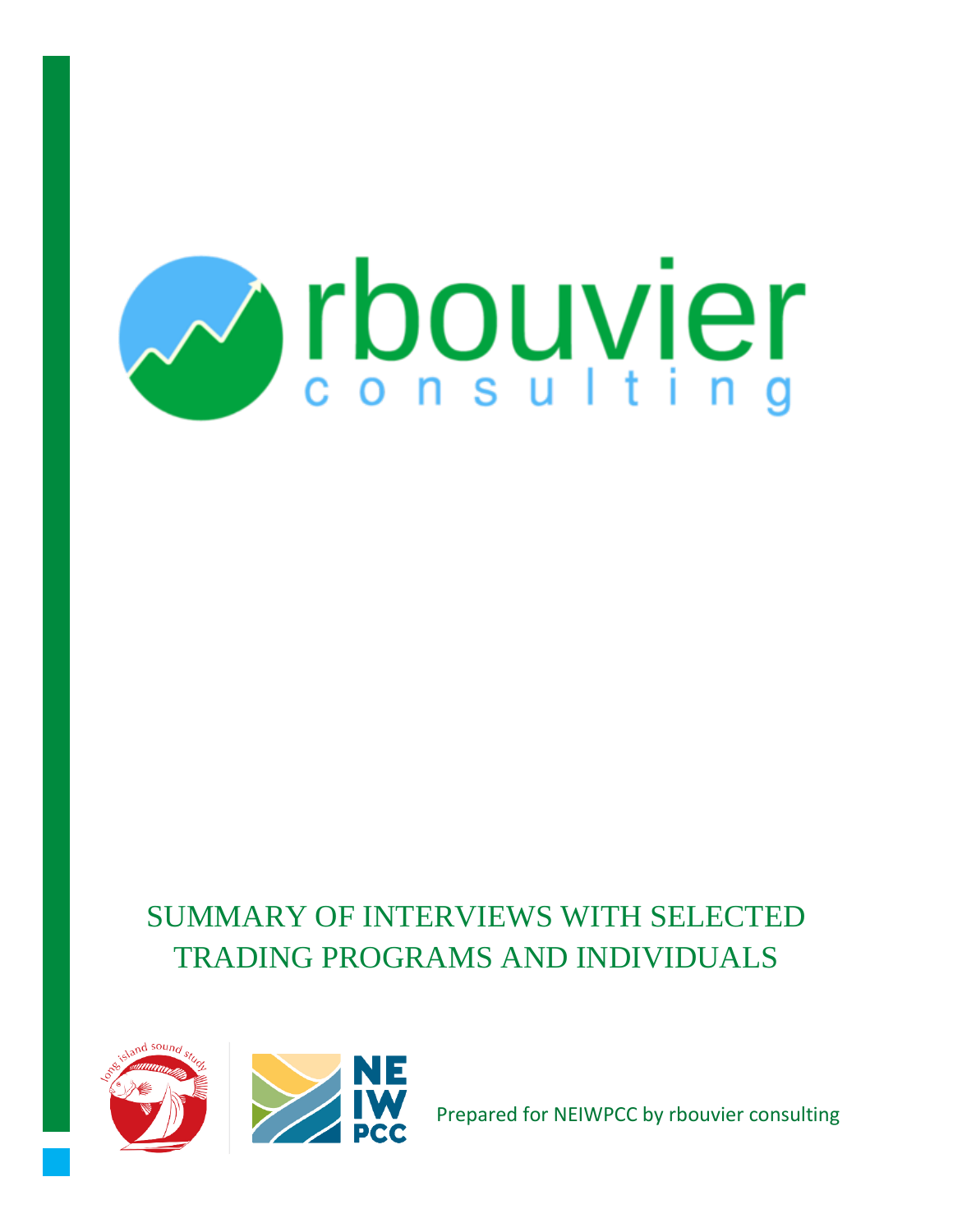# <span id="page-1-0"></span>Table of Contents

|  | 3.1 |  |  |
|--|-----|--|--|
|  | 3.2 |  |  |
|  |     |  |  |
|  | 4.1 |  |  |
|  | 4.2 |  |  |
|  | 4.3 |  |  |
|  | 4.4 |  |  |
|  | 4.5 |  |  |

# Acknowledgements

This project has been funded wholly or in part by the United States Environmental Protection Agency under assistance agreement (LI00A00384) to NEIWPCC in partnership with the Long Island Sound Study (LISS). The contents of this document do not necessarily reflect the views and policies of NEIWPCC, LISS or the EPA, nor does NEIWPCC, LISS or the EPA endorse trade names or recommend the use of commercial products mentioned in this document.

Participating staff at rbouvier consulting;

President and Project Manager: Rachel Bouvier, PhD Research Associate: Joie Grandbois Research Assistants: Averi Varney and Claire James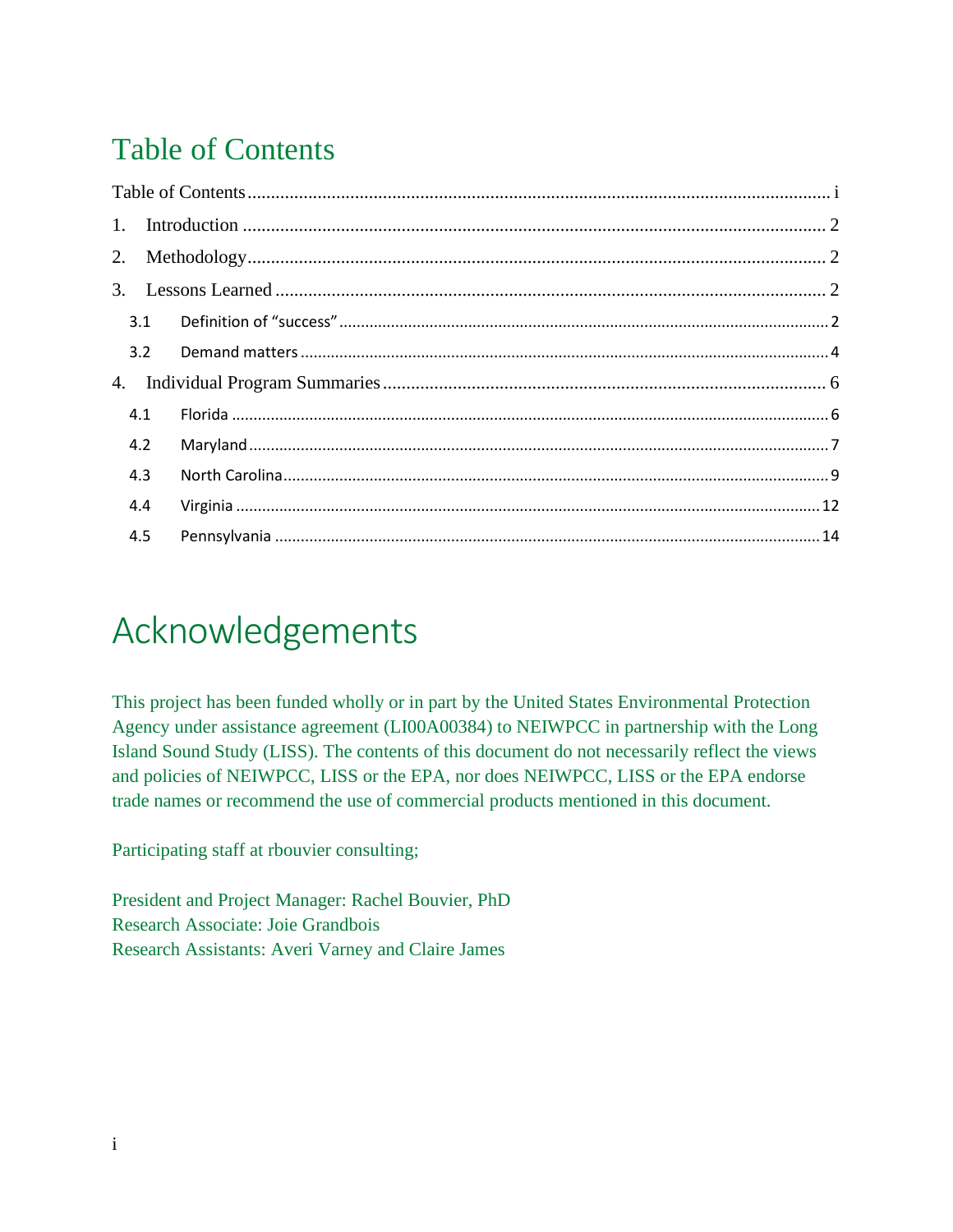## <span id="page-2-0"></span>1. Introduction

This report summarizes several interviews conducted by rbouvier consulting between December of 2020 and March of 2021. Interviews were conducted with managers of five programs, a noted agricultural economist, a senior analyst at the USDA, and two managers of the EPA Chesapeake Bay Program Office.

# <span id="page-2-1"></span>2. Methodology

As the purpose of this task was to interview managers of successful programs, an initial survey was taken of the active water quality trading programs in coastal areas. Pilot programs were not included. Programs were then screened for signs of current trading activity (through active websites and availability of other information). Characteristics of nine trading programs were summarized in an Excel spreadsheet. Five programs were selected for interviews. From January to March 2020, interviews were conducted over Zoom. Details of each of the programs follow the section on lessons learned.

## <span id="page-2-2"></span>3. Lessons Learned

#### <span id="page-2-3"></span>3.1 Definition of "success"

We originally set out to interview managers of successful trading programs. However, the definition of "successful" is rather different from what we expected going into the interviews. Although we selected five programs based on the appearance of an active trading program, none of the programs could truly be called robust. In fact, in interviews with five program managers, none of the trading programs could be called "robust." Although mechanisms exist by which point-nonpoint trades could take place, very few point-nonpoint trades have actually occurred in the programs considered, with the exception of Virginia. In that case, developers have purchased credits generated by permanently retiring land from agriculture. However, as this is a permanent,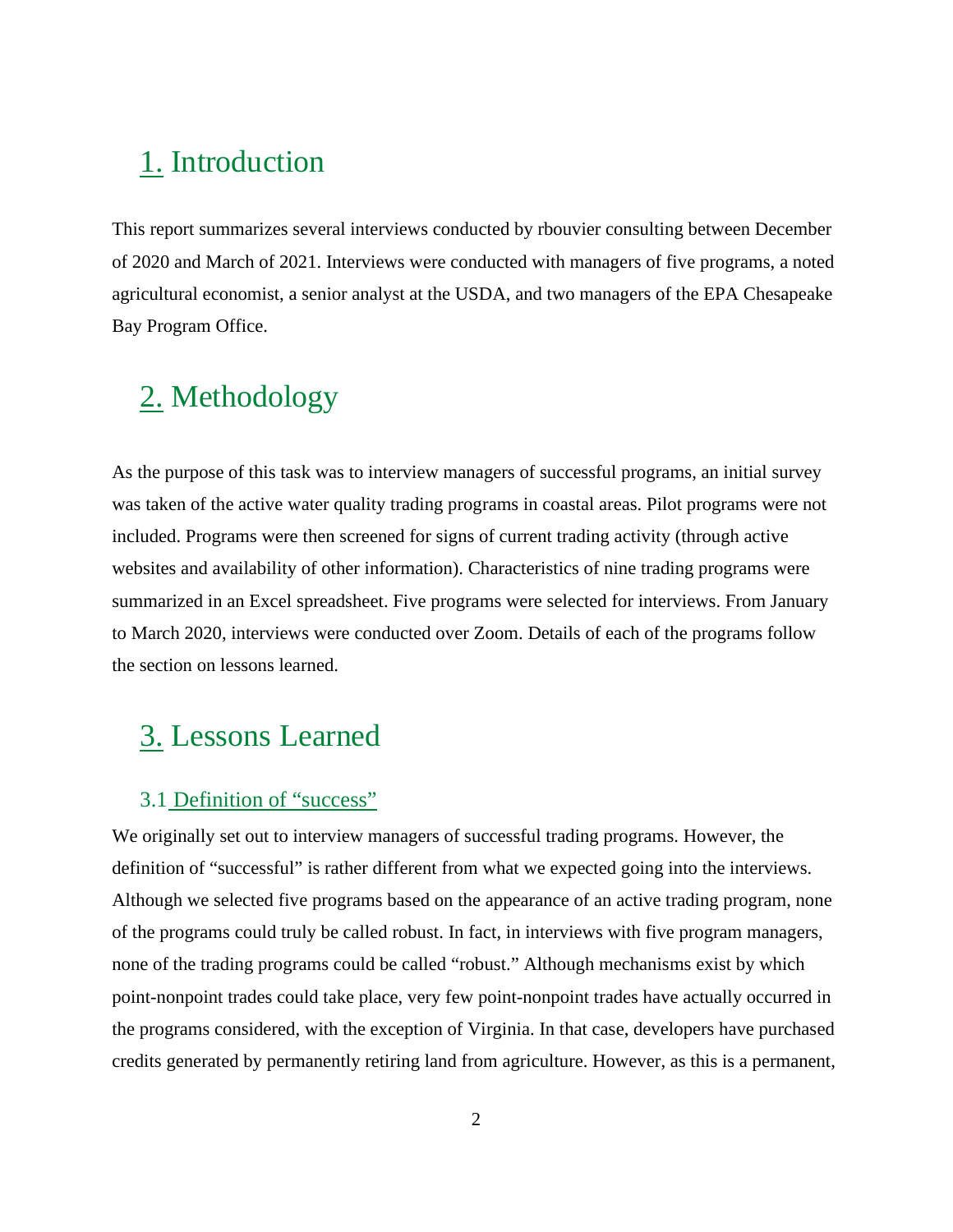rather than on-going, nutrient reduction activity, it is not a "trade" in the conventional sense of the word.

In fact, one of the lessons learned throughout the process was that the terms "credit," "trade,", and "offset" were used interchangeably, and sometimes meant different things in different states. In Pennsylvania, for example, credits were generated and certified for certain best management practices at farms and poultry litter facilities, but the generation of credits could not be called "trades" as they were never "purchased" on the market. In fact, about half of the credits generated were never actually traded in Pennsylvania in 2020, leading to a surplus of credits.<sup>[1](#page-3-0)</sup> Moreover, several program managers mentioned that, in municipalities that had an MS4 program and a WWTP, it was not uncommon to see a "trade" occur "from one side of DPW to the other," which, they felt, was not in the spirit of the trading program.

If we measure success by the number of trades that occurred from non-point sources to point sources, none of the programs could be considered successful. Likewise, if we define success as bringing in private money to incentivize conservation, or to give agricultural producers an (additional) incentive to engage in best management practices, very few of the programs here could be considered successful. In fact, Mindy Selman, who was a Senior Associate at the World Resources Institute until 2014 and is now Senior Analyst in the Office of Environmental Market at USDA, told us that people were initially excited about the idea of trading because they thought it would get private money involved and bring farmers in. Unfortunately, she says, it hasn't happened that way, and NRCS (Natural Resources Conservation Services) has quietly stopped funding trading programs (Mindy Selman, personal communication, December 12, 2020). Josh Duke, an agricultural economist at Auburn University, concurs, saying that, "The reason the planners love it and the policy makers love it is because it's free," but that trading is not

<span id="page-3-0"></span><sup>&</sup>lt;sup>1</sup> This is one of the points made in the 2017 discussion paper, "Considerations for Interstate Trading and Offsets in the Chesapeake Bay Watershed" (which will be discussed in more detail in an upcoming report). The discussion paper pointed out that "public uncertainty over basic definitions, no matter how seemingly subtle the uncertainty may be, could lead to material misunderstanding of the actual policy or applicability…" (U.S. EPA Region 3 Water Protection Division, 2017).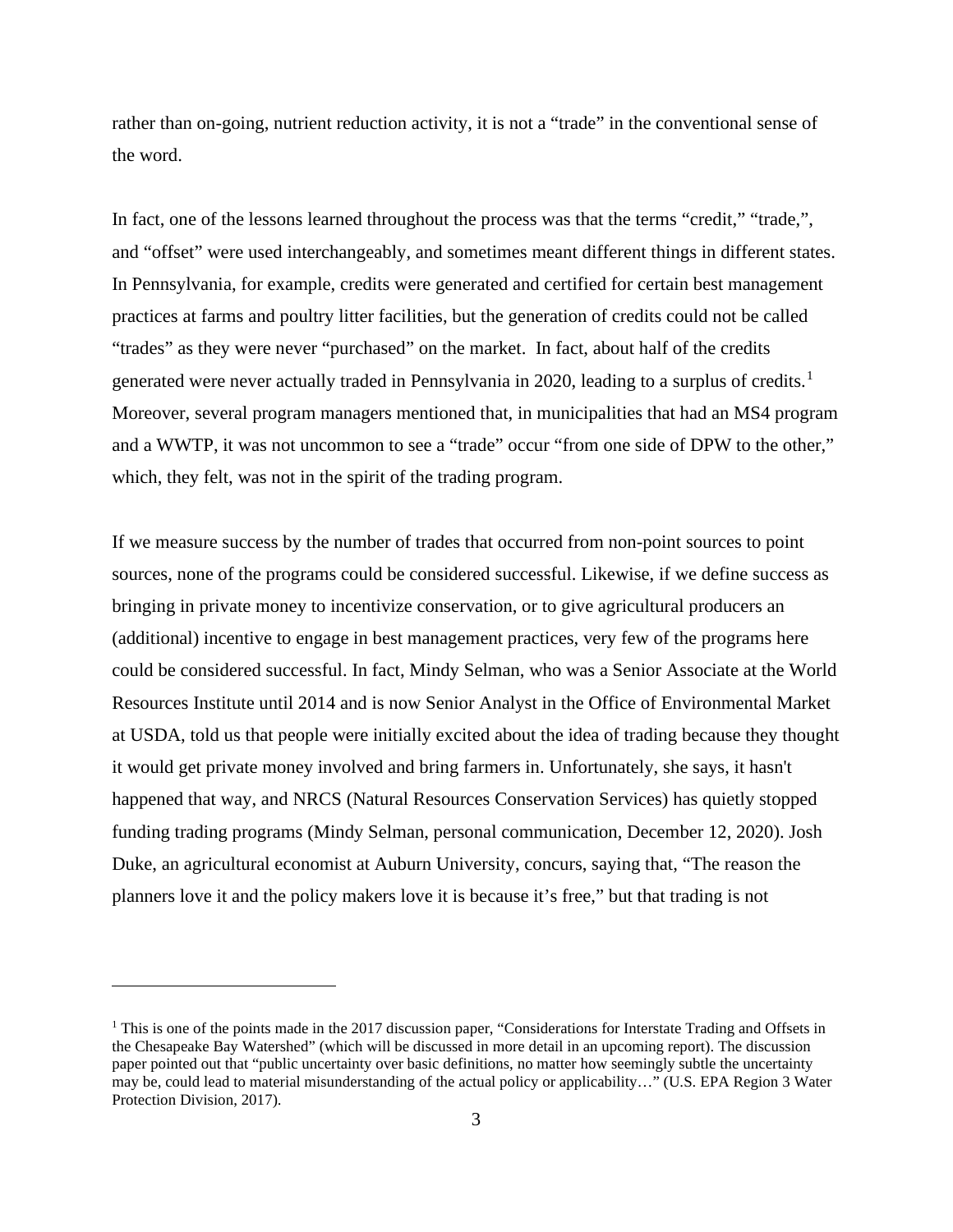ecologically viable for a variety of reasons, including credit stacking, high monitoring costs, and incentives to "game the system" (J. M. Duke, personal communication, December 4, 2020).

We could also define success as improving water quality. However, even that goal met with skepticism from our interviewees. Water quality has improved in many of the states that have water quality trading programs. But that does not imply that the trading program itself contributed to the improvement. Rather, the decline in nutrient loads in most cases has been attributable to the fact that the WWTPs installed pollution control technology in lieu of trading.[2](#page-4-1) Jim Hawhee, Natural Resources Policy Analyst at the North Carolina Department of Environmental Quality, says that a combination of over-valued credits, low to minimal uncertainty ratios and transport factors that are vast underestimates of how much pollution is actually getting to the Bay mean that trading is unlikely to improve water quality. He maintains that the program was set up to provide a cost-effective means to meet regulatory requirements, but not to improve water quality.

However, there is one area in which trading has the potential to be successful: giving municipalities and states a "relief valve" for growth in the future. As municipalities grow and development expands, so too will the pressure exerted by the cap on wasteload. Trading, even if not robust now, may become so in the future as municipalities see increased development and WWTPs reach the point where further nutrient reduction is prohibitively expensive. On the other hand, it is also quite likely that wastewater treatment technology will continue to improve, continuing to be a damper on demand.

#### <span id="page-4-0"></span>3.2 Demand matters

Demand for credits essentially arises from two sources: a regulatory cap and a gap between what is necessary to achieve compliance and what can be achieved without trade. Over and over, the individuals we interviewed pointed to the same thing: the lack of demand. In Florida, for

<span id="page-4-1"></span><sup>&</sup>lt;sup>2</sup> North Carolina has a very successful agricultural program, where each watershed basin has to reduce its nutrient loading compared to the 1991-1995 baseline. But that is not a trading program (Neuse Basin Oversight Committee, 2018).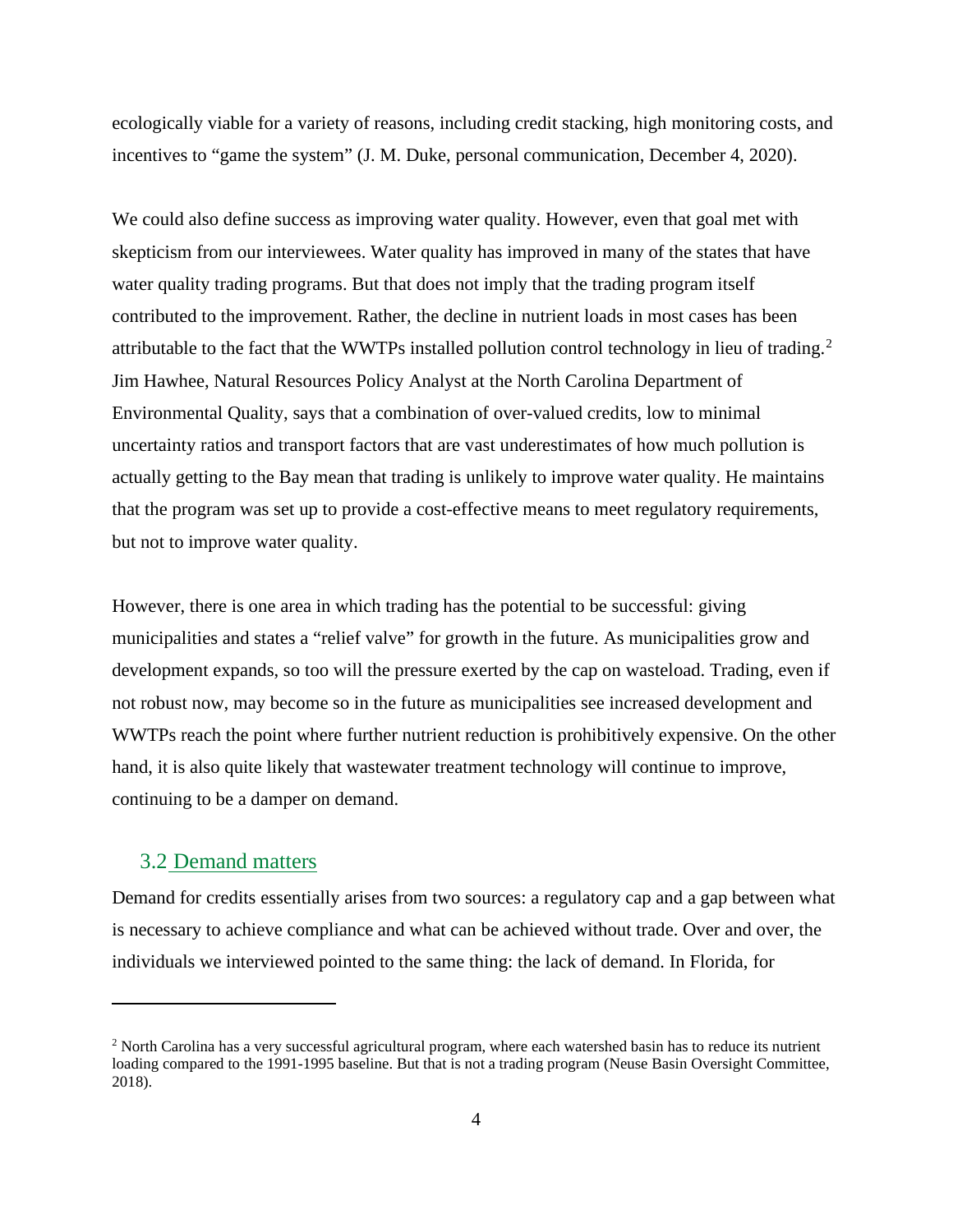example, wastewater treatment facilities are more likely to install pollution control technology than to engage in a "risky" trade, according to Kevin Coyne, Program Administrator at the Florida Department of Environmental Protection (K. Coyne, personal communication, January 12, 2021). In Maryland, there was a funding stream dedicated to improving pollution control at WWTPs, which effectively "swept the legs out from under" the market. In fact, discharges have become so low that WWTPs have become a source of supply, rather than of demand (N. Christ & G. Sandi, personal communication, December 9, 2020). That is also the case in Virginia, where a combination of tight regulations on sediment generation and a dedicated fund for WWTF upgrades lead to decreased demand for credits (Stephenson & Shabman, 2017). However, they have seen an uptick in demand for credits from developers (M. Davenport, personal communication, January 21, 2021).

The following sections summarize the characteristics of the trading programs that were profiled.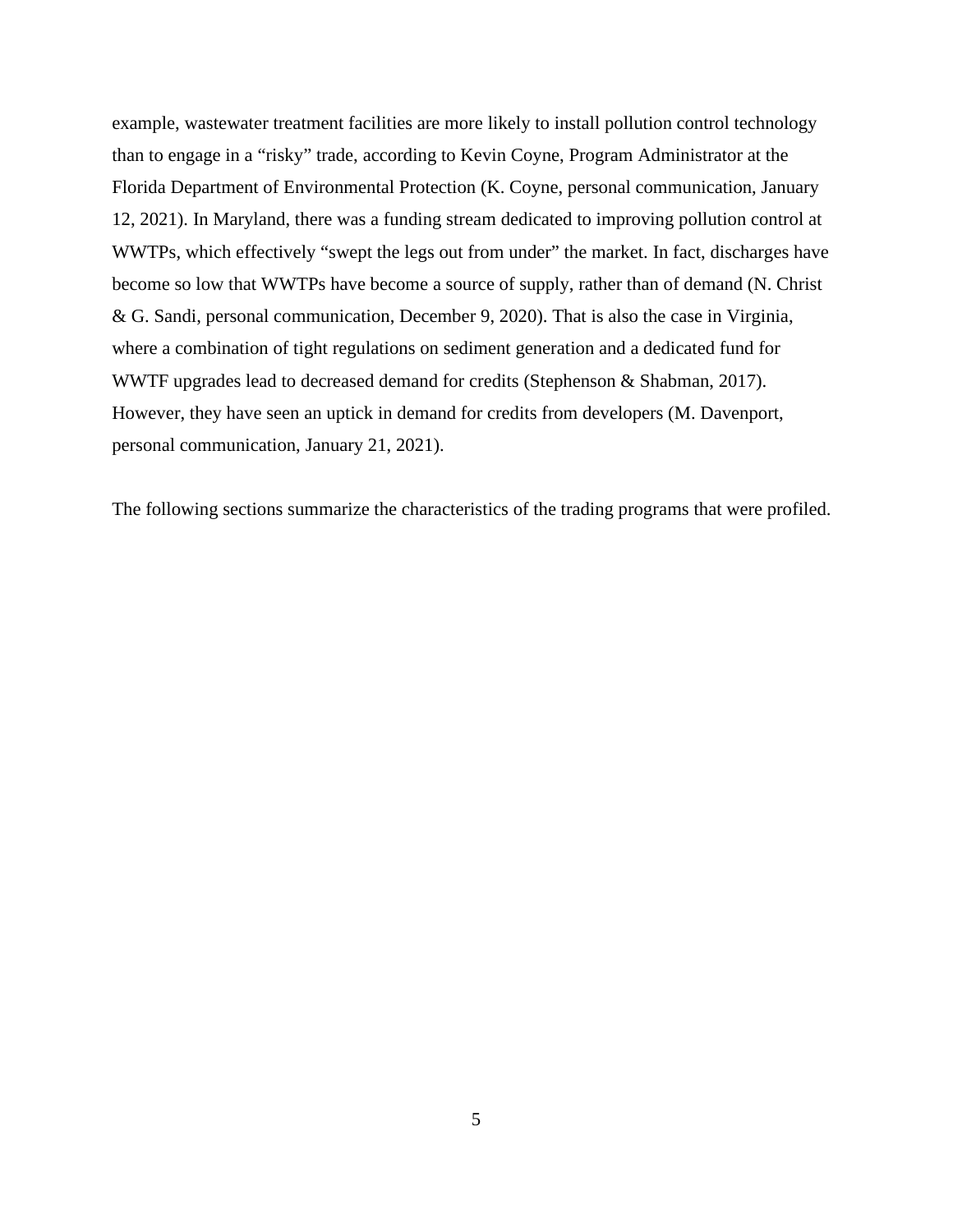# <span id="page-6-0"></span>4. Individual Program Summaries

### <span id="page-6-1"></span>4.1 Florida

#### **Florida Nutrient Trading Program – Selected Characteristics and Observations Status:**

• Nutrient trading occurs through Florida's Basin Management Action Plan (BMAPs). Florida has nearly 30 active Basin Management Action Plans and several that are proposed. They have seen limited point – nonpoint source trading in some of their counties, but it has been a while since that has happened. Most if not all of the trading has been point to point (K. Coyne, personal communication, January 12, 2021**).**

#### **Description of market:**

• Point or non-point sources can generate credits if they meet their baseline (see below). Once the Florida Department of Environmental Protection verifies the credits, they are posted on their website. Transactions take place between the parties – Florida DEP is not involved other than to verify the transactions.

#### **Baseline:**

• The baseline for a point source is the entity's annual wasteload allocation under the BMAP or RAP, or a water quality-based effluent limitation established in a permit, whichever is more stringent.

• The baseline for a non-agricultural nonpoint source is the entity's individual annual load allocation or the applicable categorical load allocation under the BMAP or RAP.

• The baseline for an agricultural nonpoint source is the entity's annual load allocation or applicable categorical load allocation, if specified in the BMAP or RAP, or the nutrient load expected following the entity's implementation of applicable Department of Agriculture and Consumer Services (DACS) adopted BMPs (Water Quality Credit Trade Tracking, n.d.).

**Geographic limitations:** 

Trades must take place within the same basin.

**Intermediaries such as clearinghouses, etc.:** 

None.

#### **Trading and attenuation ratios:**

• 2:1 for urban stormwater, and 3:1 for agricultural runoff, unless the Department determines otherwise (Water Quality Credit Trade Tracking, n.d.)

#### **Overall impression of program and additional notes:**

- Demand is the limiting factor.
- WWTFs are meeting their obligations the technology and treatment levels are getting better. As the technology improves, the demand declines.

#### **Further information**

• Kevin Coyne, Program Administrator, Basin Management Action Plan Program, Tallahassee, FL

• https://floridadep.gov/dear/water-quality-restoration/content/basin-management-action-plansbmaps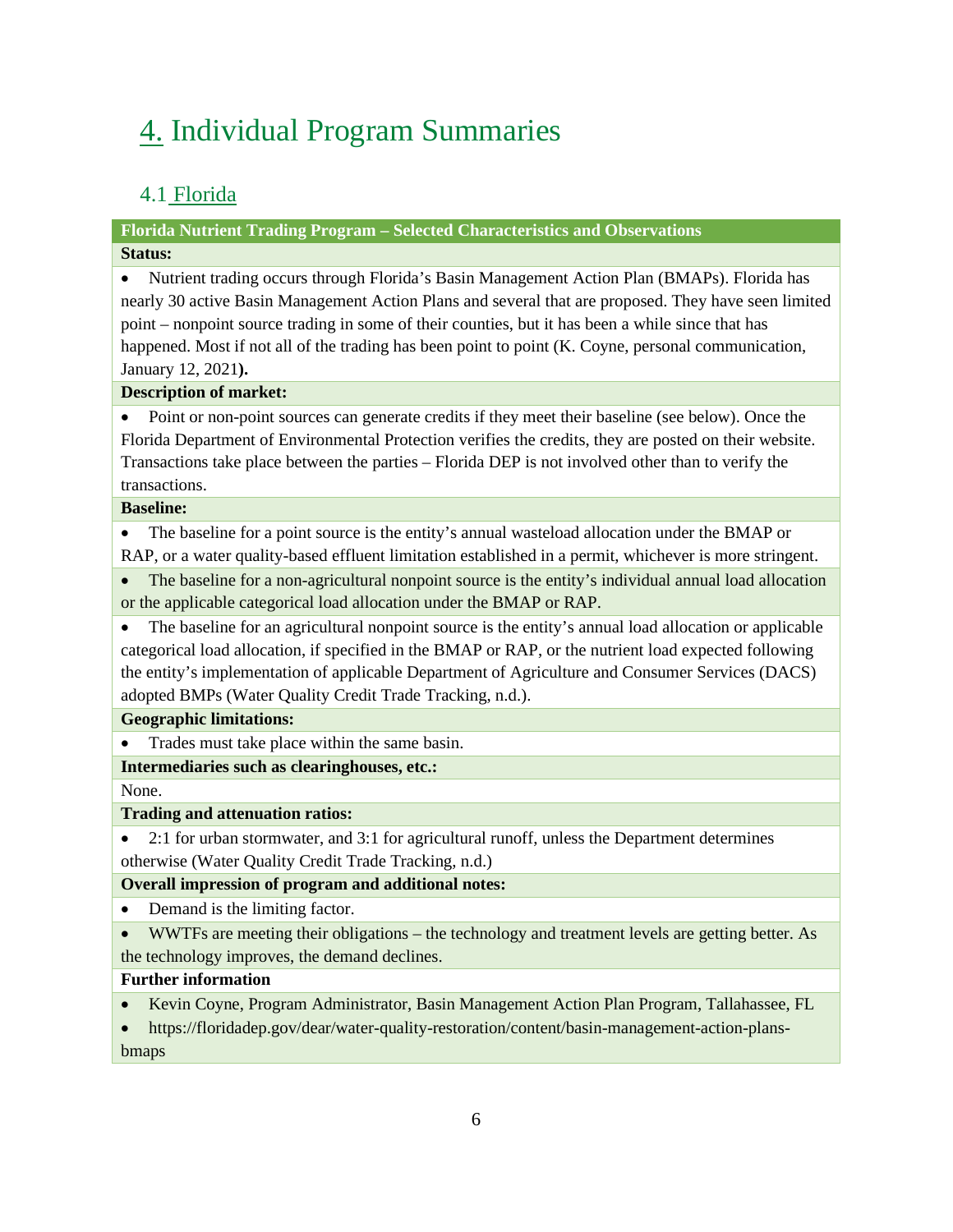### <span id="page-7-0"></span>4.2 Maryland

**Maryland Nutrient Trading Program – Selected Characteristics and Observations Status:** 

- The trading program launched in 2018 after having discussed it for over a decade.
- There were about three or four trades in 2020 and about 5 trades in 2019.
- Demand is not really materializing. In the past 10 years, they've had a funding stream dedicated to updating the WWTFs "to the tune of \$50 million a year," which swept the legs out from under the market.
- They have not had any agricultural trades as of yet.

#### **Description of market:**

• Credits generated by wastewater, stormwater, and aquaculture are posted on the State marketplace after they are certified. Credits generated by agricultural sources are certified by the Maryland Department of Agriculture.

#### **Baseline:**

- The baseline is calculated using the Chesapeake Bay Nutrient Trading Tool ("which is miserable – no farmer's going to want to do that" – from the interview)
- The baseline for a stormwater point source is the "restoration requirement of the stormwater points source's current NPDES permit"

[\(https://mde.maryland.gov/programs/Water/WQT/Documents/WQT\\_regulations.pdf\)](https://mde.maryland.gov/programs/Water/WQT/Documents/WQT_regulations.pdf)

#### **Geographic limitations:**

• Trade cannot occur between impaired and non-impaired basins. Credits used within any impaired waters must be generated within such impaired waters or upstream of the credit user's discharge.

**Intermediaries such as clearinghouses, etc.:** 

- The state is not involved in the trades.
- They feel that an aggregator would be necessary to get more involvement from agriculture.

**Trading and attenuation ratios:**

• All credits require Edge of Tide adjustments

• An uncertainty ratio of 2:1 shall be applied to trades involving credits generated by nonpoint sources and acquired by wastewater point sources, unless the generator, seller, or buyer of the credit is able to demonstrate to the Department that a lower ratio is justified and protective of water quality standards.

#### **Other characteristics:**

• Maryland has a reserve ratio of 5%; the agricultural reserve ratio is 10%

• "The Agricultural Trading Program is not intended to accelerate the loss of productive farmland. Therefore, credits will not be generated under this policy for the purchase and idling of whole or substantial portions of farms to provide nutrient credits."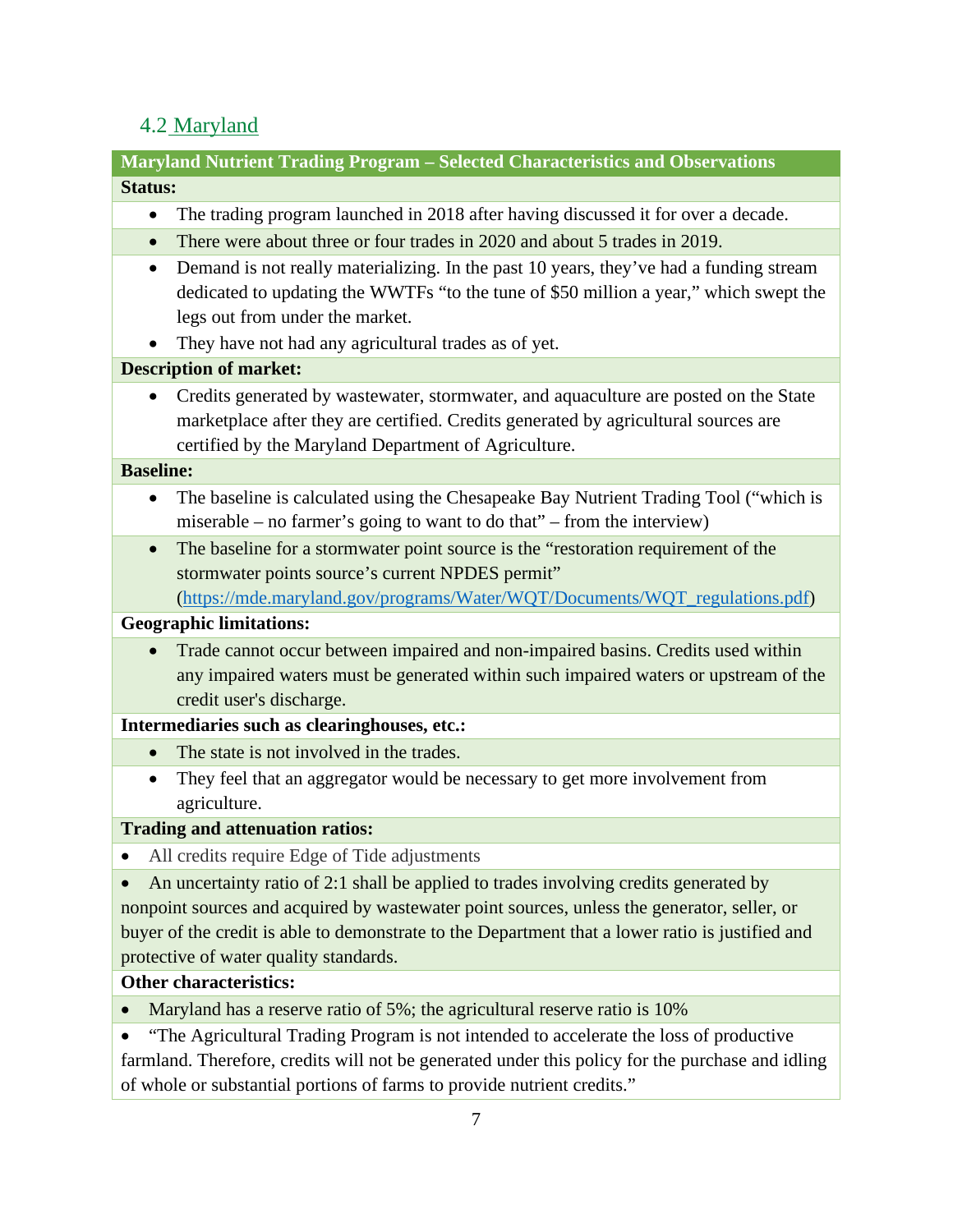[https://extension.umd.edu/sites/extension.umd.edu/files/\\_images/programs/anmp/Nut%20TRa](https://extension.umd.edu/sites/extension.umd.edu/files/_images/programs/anmp/Nut%20TRading.pdf) [ding.pdf](https://extension.umd.edu/sites/extension.umd.edu/files/_images/programs/anmp/Nut%20TRading.pdf)

**Overall impression of program and additional notes:**

- Trying to integrate agriculture and aquaculture.
- Quote of note from the interview: "A well-designed market is designed to kill itself."
- Same comment that I've heard from other programs that involve stormwater: if MS4 communities also own WWTFs, then you see a transfer of permits "from one side of DPW to the other."

#### **For further information:**

- Nicole Christ and Greg Sandi, Maryland Department of the Environment, Baltimore, MD
- https://mda.maryland.gov/resource\_conservation/Pages/nutrient\_management.aspx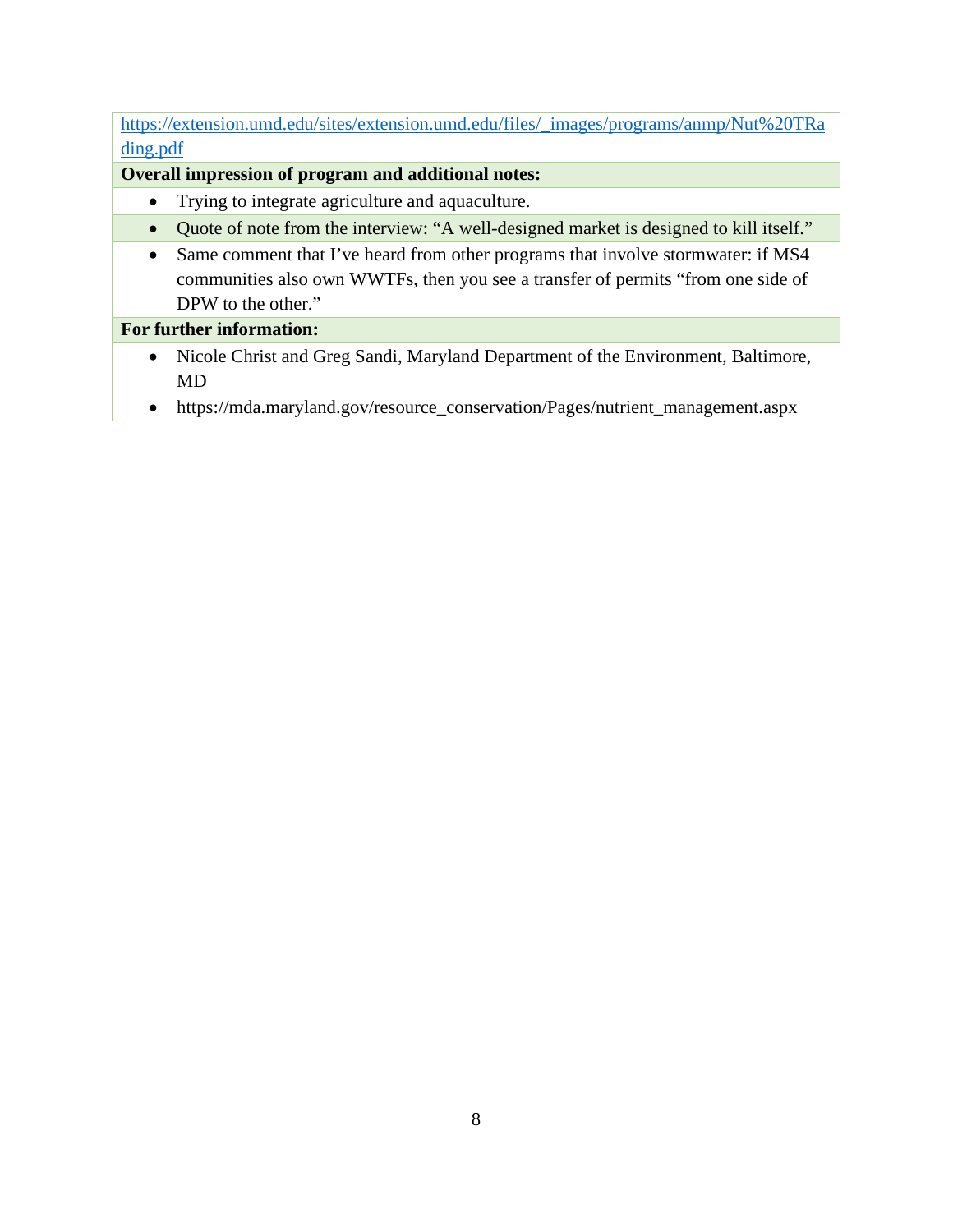### <span id="page-9-0"></span>4.3 North Carolina

**North Carolina Nutrient Trading Program – Selected Characteristics and Observations Status:** 

• To date, most of the trades that have taken place have been either point to point or nonpoint to nonpoint (stormwater, for example), but not from nonpoint to point (Jim Hawhee, personal communication, December 11, 2020). Within the stormwater program, the predominant nutrient reduction practice is the restoration and enhancement of riparian forested buffers on agricultural lands (North Carolina Department of Environmental Quality, n.d.).

#### **Description of market:**

• There are two types of transactions that take place between point to point sources: formal allocation trades, with new allocation limits reflected in the facilities' permits; and more informal "leases" that occur through a watershed-specific compliance association (North Carolina Division of Water Resources, Nonpoint Source Planning Branch, 2017). The most recent formal allocation trade took place in 2012.

• In 2017, North Carolina proposed a new nutrient exchange credit, which is a new timelimited credit type. "These credits would be most appropriate for nutrient reduction projects where significant maintenance obligations are required to sustain the project's nutrient reductions" (North Carolina Division of Water Resources, Nonpoint Source Planning Branch, 2017).

• New development regulations authorize the purchase of off-site nutrient offset credits after meeting certain criteria (North Carolina Division of Water Resources, Nonpoint Source Planning Branch, 2017).

#### **Baseline:**

• In three of the four watersheds, new and expanding WWTFs must first "evaluate all practical alternatives to a surface water discharge and make reasonable efforts to obtain allocation from existing dischargers before seeking nutrient offset credits generated from nonpoint sources" (North Carolina Division of Water Resources, Nonpoint Source Planning Branch, 2017). There does not seem to be a baseline that point sources must meet before "trading" within their bubble.

• For agricultural sources, the baseline varies by watershed. In the Neuse and Tar-Pamlico basins, agricultural producers may generate credits if they meet the requirements of the offset rule. In the Jordan watershed, producers may generate credits only if their sub-watershed meets their nitrogen reduction goal. In both the Falls and the Jordan watershed, the Watershed Oversight Committee must perform several duties before trading is allowed (including "quantification of nitrogen and phosphorus credits for nutrient reduction practices, establishment of a process for trading credits to other regulated parties, and approval of trades" (North Carolina Division of Water Resources, Nonpoint Source Planning Branch, 2017) and those discussions have not taken place as of 2017.

**Geographic limitations:**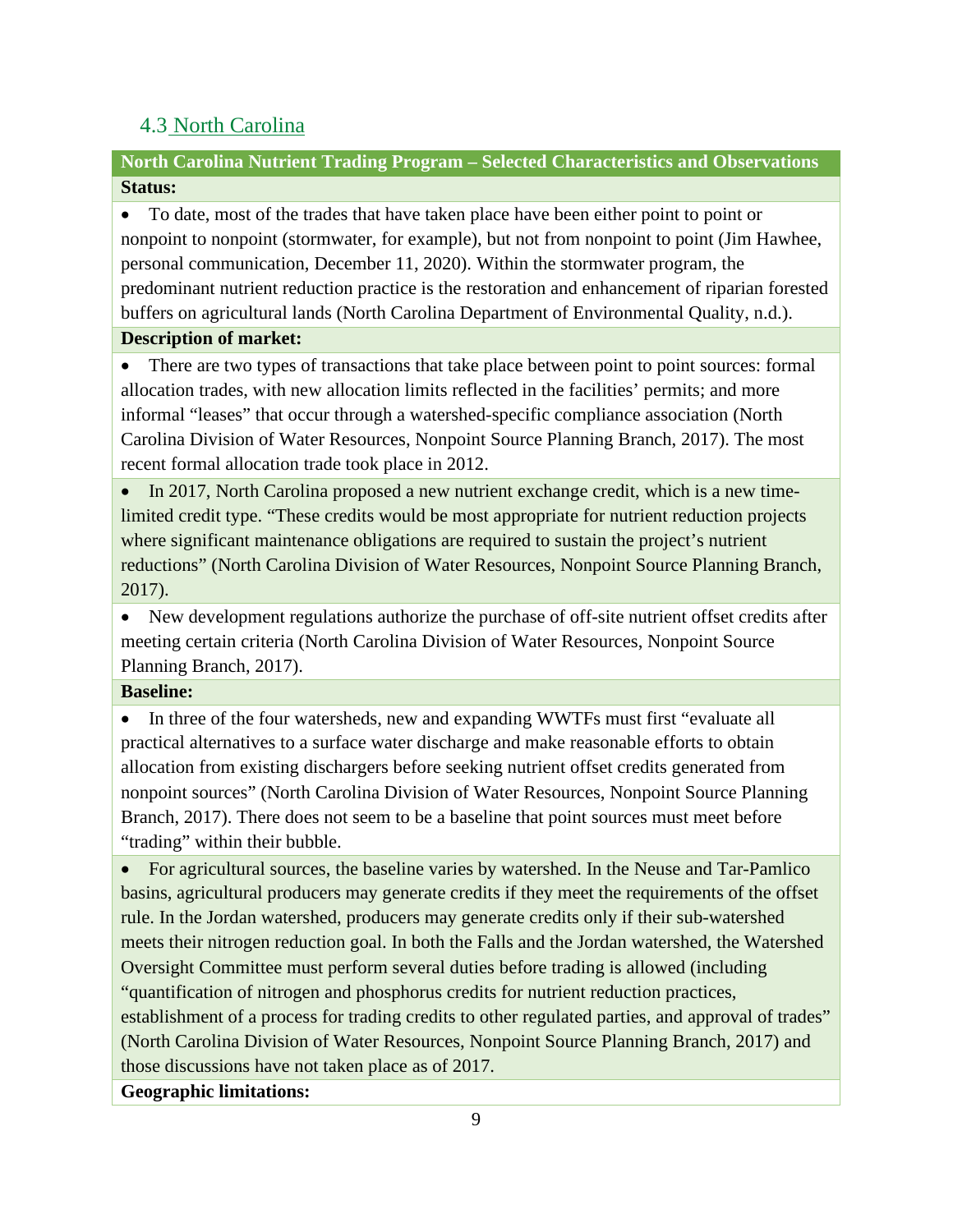• Trading must take place within one of their four watersheds (North Carolina Department of Environmental Quality, n.d.).

**Intermediaries such as clearinghouses, etc.:** 

• North Carolina does allow nutrient banks. They need to meet certain fiscal requirements.

• Wastewater treatment facilities may form watershed specific compliance organizations. (North Carolina Division of Water Resources, Nonpoint Source Planning Branch, 2017).

**Trading ratio:** 

• "For offset credits used to meet NPDES wastewater discharge requirements, the applicant shall provide 50 percent additional credits to address the uncertainty factor for using unmonitored nonpoint source reductions to meet point source discharge limits" (Nutrient Offset Credit Trading, 2020). There are exceptions for certain watersheds, where the point to nonpoint trading ratio is proposed to be 1.1:1 for unmonitored transactions, and 1:1 for monitored transactions.

• For buffer mitigation, the mitigation ratio is based on zones, ranging from a 3:1 ratio to a 1.5:1 ratio (Mitigation Program Requirements for Protection and Maintenance of Riparian Buffers, n.d.).

**Other characteristics:** 

• North Carolina approves the following practices for nutrient reduction crediting: "agricultural buffer restoration, cattle exclusion, discharging sand filters, reducing illicit discharges to surface waters or stormwater systems, soil improvements, storm drain cleaning, and street sweeping" (North Carolina Department of Environmental Quality, n.d.). However, as noted, the primary method for nutrient reduction has been buffer restoration.

• In most cases, no credit will be given to processes that were already implemented to "satisfy other requirements from the same nutrient strategy, other local, State or federal requirements; or those resulting from State or federal compensatory mitigation requirements" (Nutrient Offset Credit Trading, 2020).

• North Carolina has agricultural nutrient rules, whereby the entire sector seeks to reduce its baseline nutrient loading estimates by a given percentage. For example, all agricultural operations within the Neuse estuary are collectively subject to a 30 percent reduction rule for nutrient loading from a 1991-1995 baseline. The strategy seems to be effective – farmers in the Neuse basin have consistently exceeded its 30 percent reduction goal since 2001. The Neuse Basin Oversight Committee noted that "the main reason for the greater nitrogen reduction in these counties is cropping shifts to crops with lower nitrogen demands and application rates" (Neuse Basin Oversight Committee, 2018). Other factors they noted as contributing to reduced nitrogen application rates include: economic decisions, increased education and outreach on nutrient management, mandatory animal waste management plans, and the federal government tobacco buyout (Neuse Basin Oversight Committee, 2018).

• New developers (rules vary depending on the watershed) may seek nutrient offset credits if they are unable or unwilling to meet the onsite nutrient loading targets. If credits are available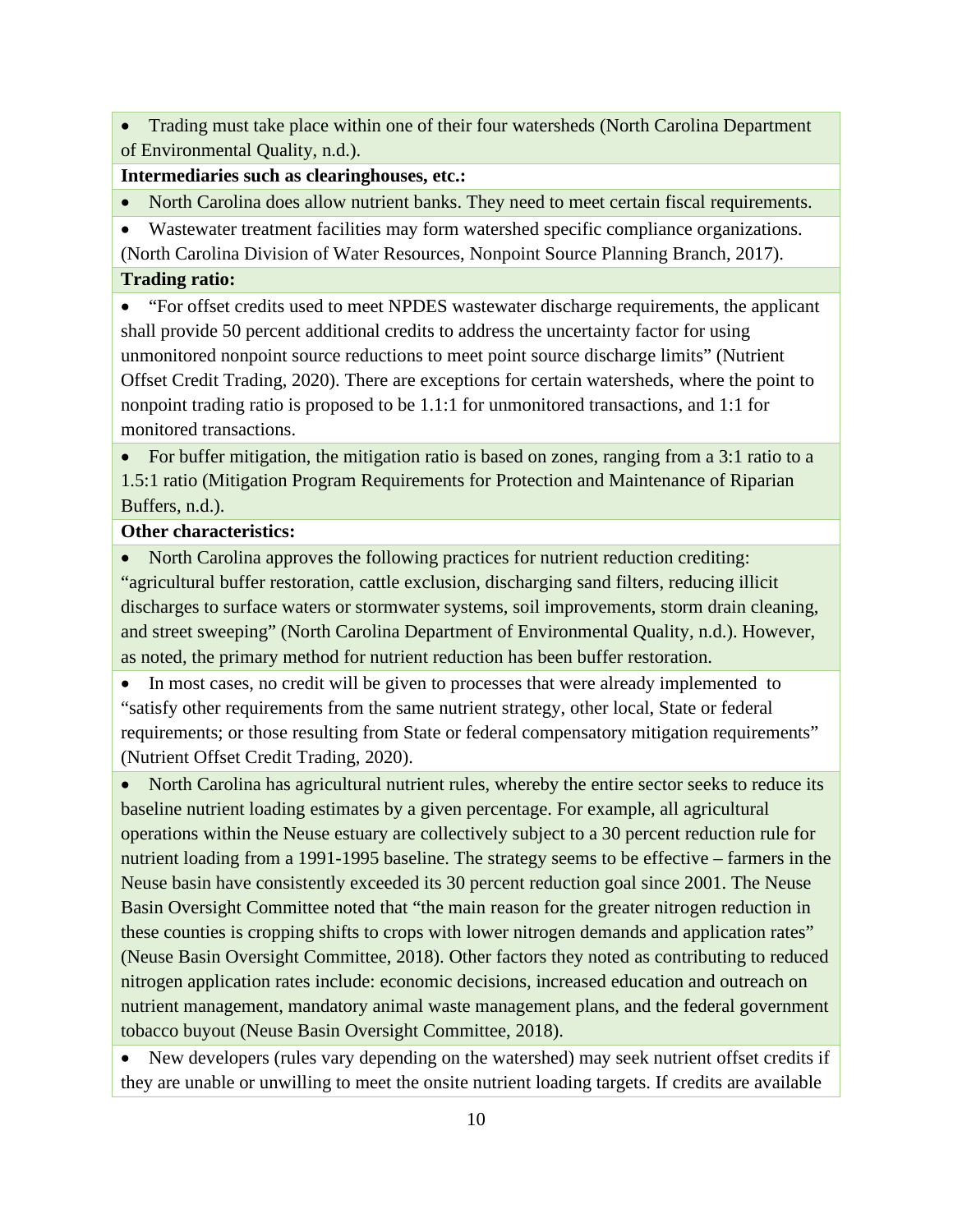from private providers, negotiation takes place between those providers; if no credits are available, the developers may seek to pay an in-lieu fee to the Department of Mitigation Services.

• Allocation trades "will be reviewed by DWR staff to ensure they do not create an undue risk for localized water quality impacts in the affected streams or downstream waters. Impoundments between a point source discharge location and a water body with a nutrientrelated impairment, TMDL or TMDL alternatives may be particularly susceptible to the formation of nutrient hotspots" (North Carolina Division of Water Resources, Nonpoint Source Planning Branch, 2017).

#### **Overall impression of program and additional notes:**

• According to a draft discussion document, "These active markets provide important flexibility and economically efficient compliance options for regulated parties. Yet while new opportunities for trading have been authorized in successive strategies, trades have not always materialized. Rule implementation delays in the Falls and Jordan strategies are a significant factor because the demand for credits has not yet materialized. Another major consideration is the relative cost of these options in relation to alternate compliance options" (North Carolina Division of Water Resources, Nonpoint Source Planning Branch, 2017).

• In an interview with Jim Hawhee, he expressed the opinion that credits for riparian buffer enhancement have been overvalued by a factor of four, but that right now the program is so entrenched that it will be impossible to get rid of it. A whole industry has sprung up around it, according to Mr. Hawhee (Jim Hawhee, personal communication, December 11, 2020).

• A combination of over-valued credits, low to minimal uncertainty ratios and transport factors that are vast underestimates of how much pollution is actually getting to the Bay mean that trading is unlikely to improve water quality. The program was set up to provide a costeffective means to meet regulatory requirements, but not to improve water quality (Jim Hawhee, personal communication, December 11, 2020).

#### **For further information:**

• Jim Hawhee, Division of Water Resources, Department of Environmental Quality, North Carolina

• https://deq.nc.gov/about/divisions/water-resources/planning/nonpoint-sourcemanagement/nutrient-offset-information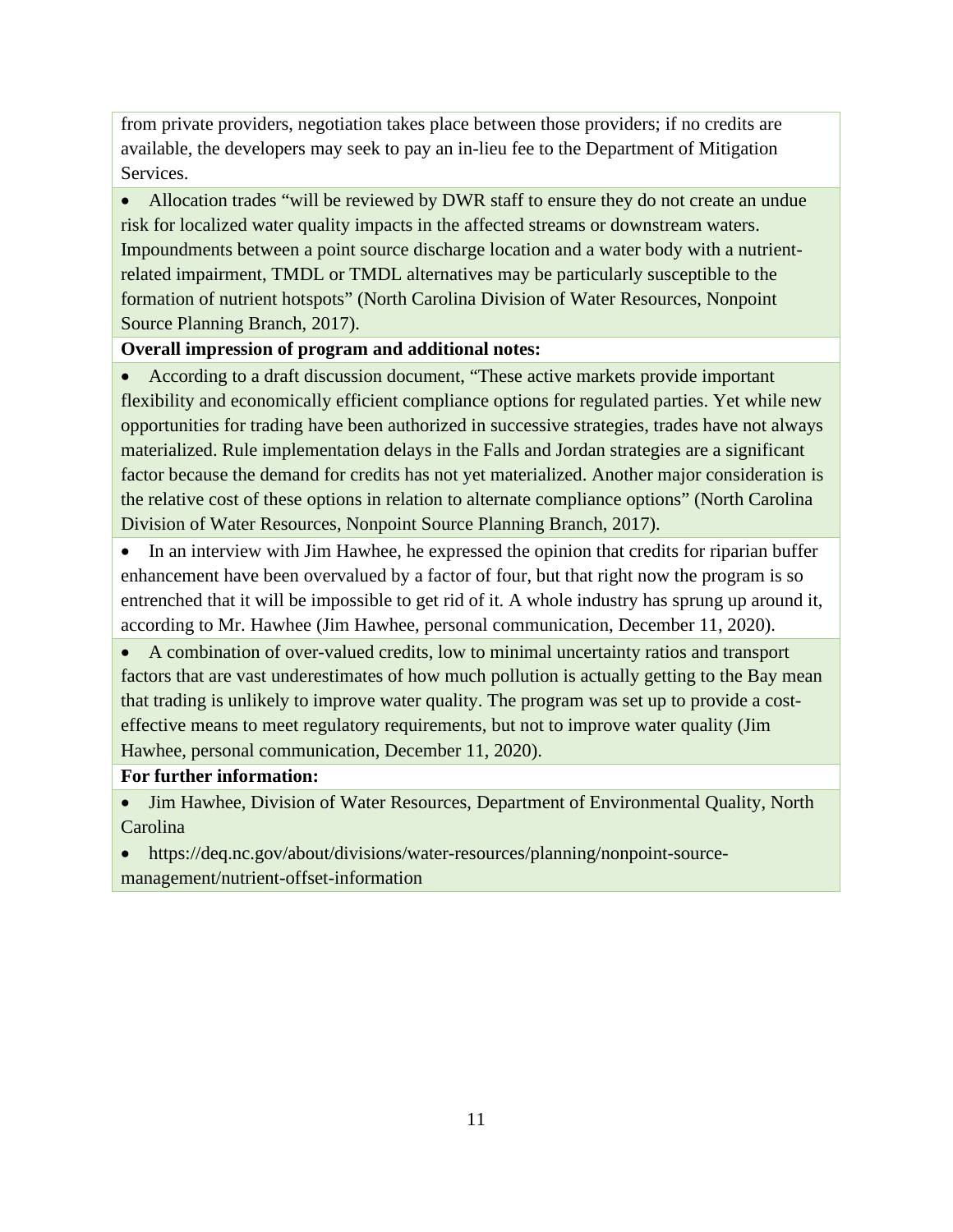### <span id="page-12-0"></span>4.4 Virginia

#### **Virginia Nutrient Trading Program – Selected Characteristics and Observations Status:**

• In 2005, the Virginia General Assembly adopted the Chesapeake Bay Watershed Nutrient Credit Exchange Program. This program established a system to limit and reduce the total amount of nitrogen and phosphorus that can be discharged into the Chesapeake Bay by industrial and municipal wastewater treatment control facilities. Theoretically, Virginia landowners can generate credits by permanently converting cropland to forest, hay, pasture, or open land. However, as of the writing of this report, there have been no point to nonpoint source trades for a variety of reasons. Since the program's inception, point sources have consistently reduced nutrient discharge well below their allowable limit, generating surplus credits every year.

#### **Description of market:**

• Virginia has several environmental trading programs: a wetland and stream permit program, where developers could offset any disturbances to wetlands; a stormwater management program, where a developer may buy permanent phosphorus credits; the Chesapeake Bay Point Source Nutrient Trading Program; and an MS4 trading program, where municipal governments in the Chesapeake Bay Watershed can buy nitrogen or phosphorus credits.

#### **Stormwater program:**

In 2014, Virginia implemented requirements whereby urban land developers must implement a site-specific stormwater management plan. Developed under a Virginia Stormwater Management permit, the plan details actions that the developer must take to reduce the amount of runoff from the site after construction. Dischargers can meet up to 25% of their water quality requirements through purchasing phosphorus credits from third-party credit providers. These phosphorus credit providers must provide long term (i.e., permanent, not annual) reductions in phosphorus load.

• Virginia allows MS4s to purchase nutrient credits from a variety of sources, including point sources and nonpoint sources. Virginia defines nonpoint source credits broadly; they can include certifying credits from nutrient reductions from "agricultural and urban stormwater best management practices, use or management of manures, managed turf, land use conversion, stream or wetlands projects, shellfish aquaculture, algal harvesting, and other established or innovative methods of nutrient control or removal, as appropriate."

• If a development disturbs five acres or more, the developer must achieve at least 75 percent of the required amount of phosphorus control on site, as opposed to through offsets. If a development disturbs fewer than five acres, all phosphorus loads can be offset off-site. As many communities are both operating under an MS4 permit and have a wastewater treatment facility, many "trades" occur within their own "bubble."

#### **Agricultural baseline:**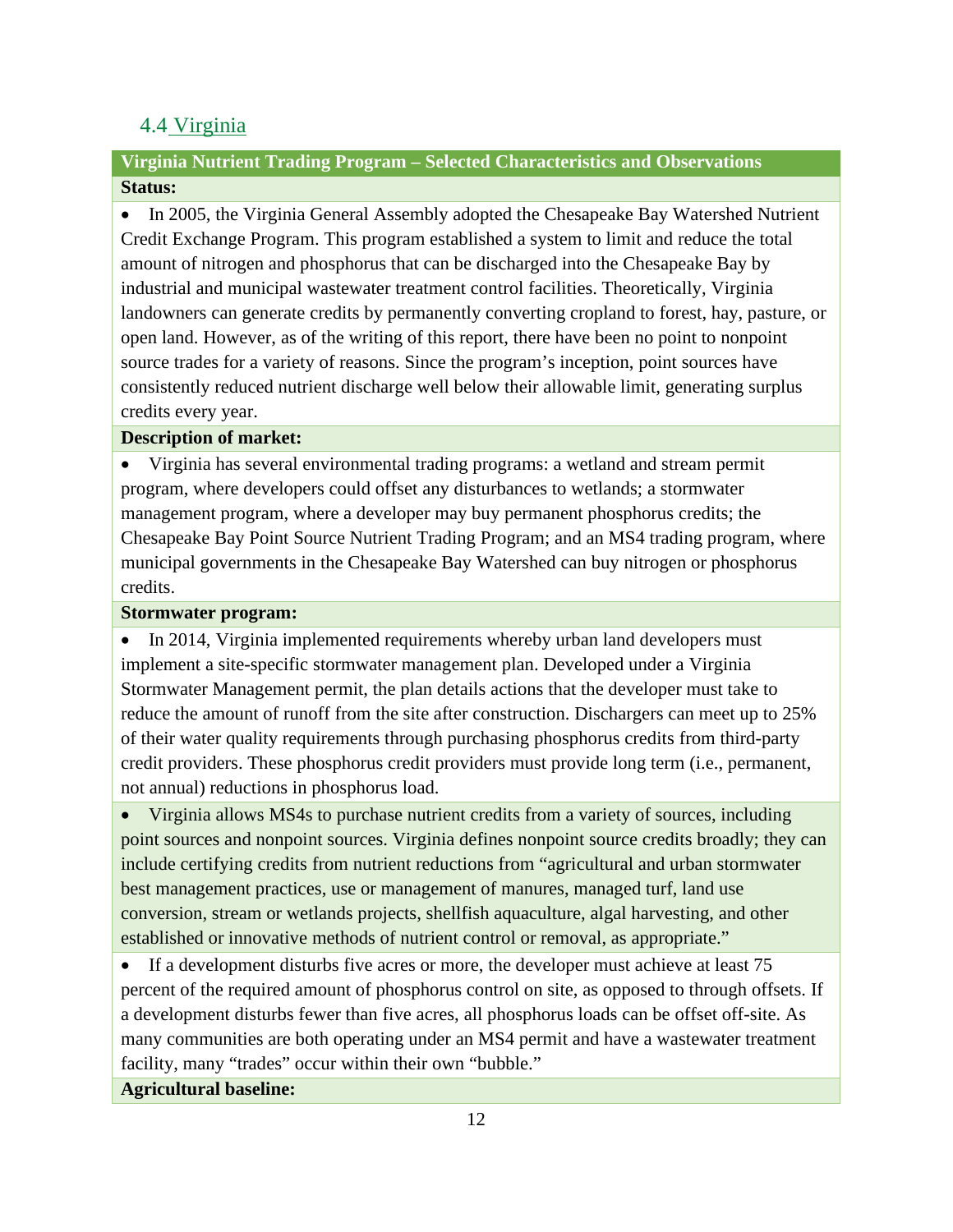• Agricultural producers must meet baseline in order to generate credits. You are assumed to meet baseline if you have implemented ALL of the following: Soil Conservation, Nutrient Management, Cover Cropping, Livestock Stream Exclusion, Riparian buffer Installation.

#### • Does not apply to land conversions.

**Geographic and other limitations:** 

• Same calendar year

• Same tributary

**Intermediaries such as clearinghouses, etc.:** 

• The law requires that point sources acquire offsets through a public, or private entity acting on behalf of a landowner.

• The Virginia Nutrient Credit Exchange Association is a voluntary association of 73 owners of 105 treatment facilities cleaning wastewater in the Chesapeake Bay watershed. The Nutrient Exchange was established in 2005 to coordinate and facilitate nutrient credit trading among its members.

**Trading ratio:** 

• 2:1 (non-point to point)

**Other characteristics:** 

• Agricultural sources also have to consider efficiency rates and attenuation rates, and appropriate offset delivery factors "as established by DEQ."

• Any BMP enhancement (e.g., early cover crop, continuous no-till) for which agricultural producers received state or federal cost-share payments is not eligible to generate offsets.

**Overall impression of program and additional notes:**

• The hoops that an agricultural producer would have to jump through in order to generate credits is pretty onerous.

• Virginia has a substantial capital grant subsidy program to help fund nutrient removal technology upgrades at municipal wastewater treatment facilities, reducing the demand for offsets.

• According to economists Kurt Stevenson and Leonard Shabman, "Regulated dischargers face a suite of regulatory obligations, and compliance with some of these obligations reduces the need for incremental nutrient controls" (Stephenson & Shabman, 2017).

• Much of the farmland in the state is rented, so farm operators may not directly benefit from nutrient credit sales.

**For further information:** 

• Melania Davenport, Water Permitting Division, Virginia Department of Environmental **Quality** 

• https://www.deq.virginia.gov/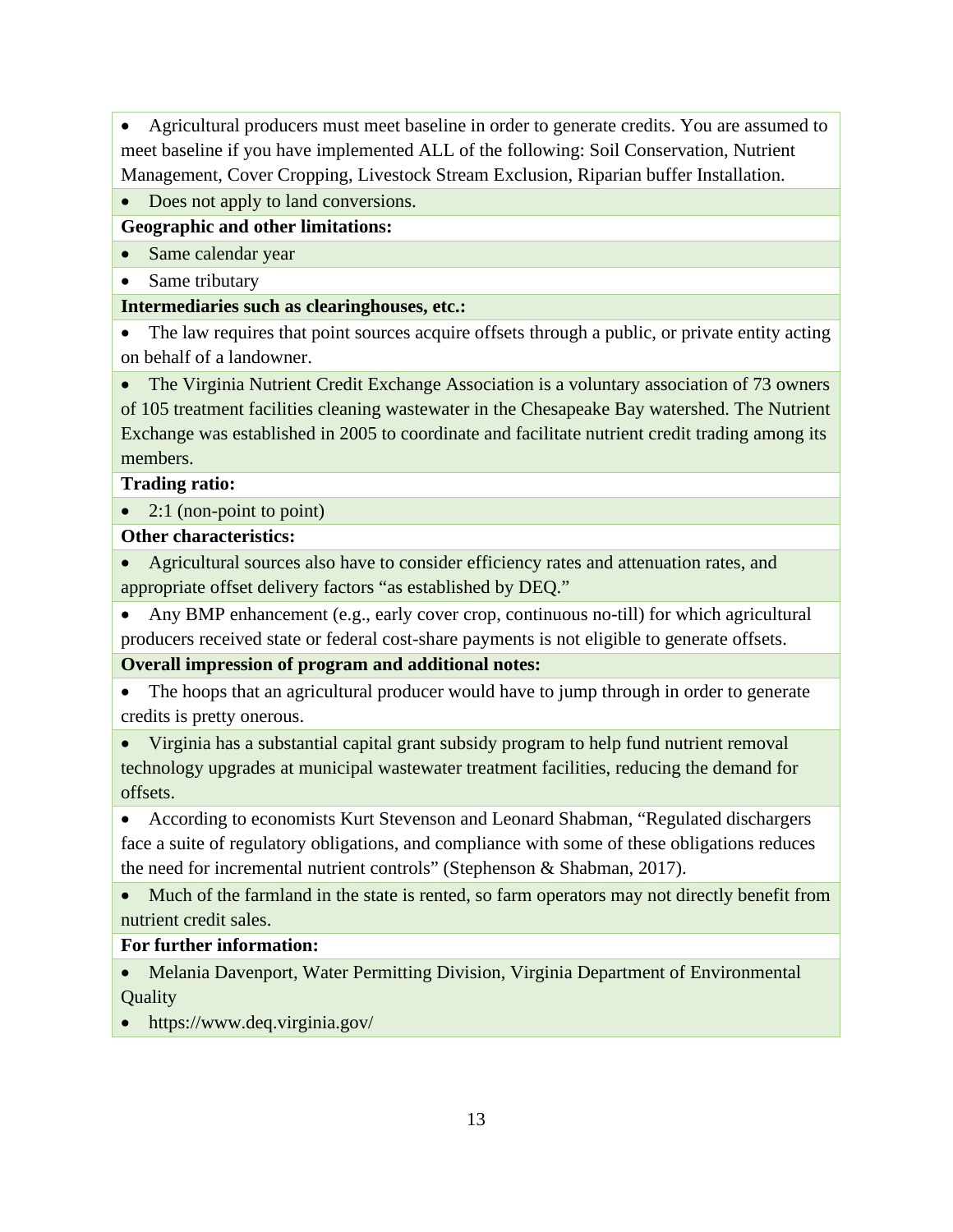### <span id="page-14-0"></span>4.5 Pennsylvania

#### **Pennsylvania Nutrient Credit Trading Program**

#### **Status (as of September 2020):**

• Nutrient reductions equivalent to over 581,000 nitrogen and 48,000 phosphorus credits were generated during the 2020 compliance year, more than 90 percent of them from WWTPs (Pennsylvania Department of Environmental Protection, 2021). The remaining ten percent were generated from agricultural best management practices and export of poultry litter. Notice that credits generated does not mean credits traded (see bullet below).

• Slightly less than half of the credits generated were actually traded to help 49 WWTPs meet their compliance loads (Pennsylvania Department of Environmental Protection, 2021). It was unclear whether any of the trades that took place included nonpoint sources.

#### **Description of market:**

• Potential seller will generate nutrient reduction and apply to PADEP to verify the reduction. Once verified, PADEP posts the credits on their website, and then it is up to the individual facilities to conduct the trade.

#### **Baseline:**

• Point sources must demonstrate that total nitrogen is below 6mg/L and total phosphorus is below 0.8mg/L (Pennsylvania Department of Environmental Protection, 2016).

• Nonpoint sources must implement BMPs, convert or destroy manure, or export manure outside of the Bay Watershed.

• When the program was first implemented, PADEP had a practice baseline, rather than a performance baseline. EPA expressed concern, leading to a higher than usual baseline ratio (3:1). PA is now moving towards using something similar to the Chesapeake Bay Nutrient Trading tool (Pennsylvania Department of Environmental Protection, 2019).

#### **Geographic limitations:**

• Trading may only occur in a PADEP defined watershed (Pennsylvania Department of Environmental Protection, 2016).

**Intermediaries such as clearinghouses, etc.:** 

• From 2010 to 2018, PENNVEST assisted DEP's WQT program by hosting credit auctions. Currently, all trades must be coordinated between buyers and sellers though DEP maintains a regularly updated website with information on how to both buy and sell credits. (insert citation - website).

• Trades have decreased to the point that traders realized that they could conduct their transaction more simply (Joint Legislative Air and Water Pollution Control and Conservation Committee, 2018).

**Delivery ratio:**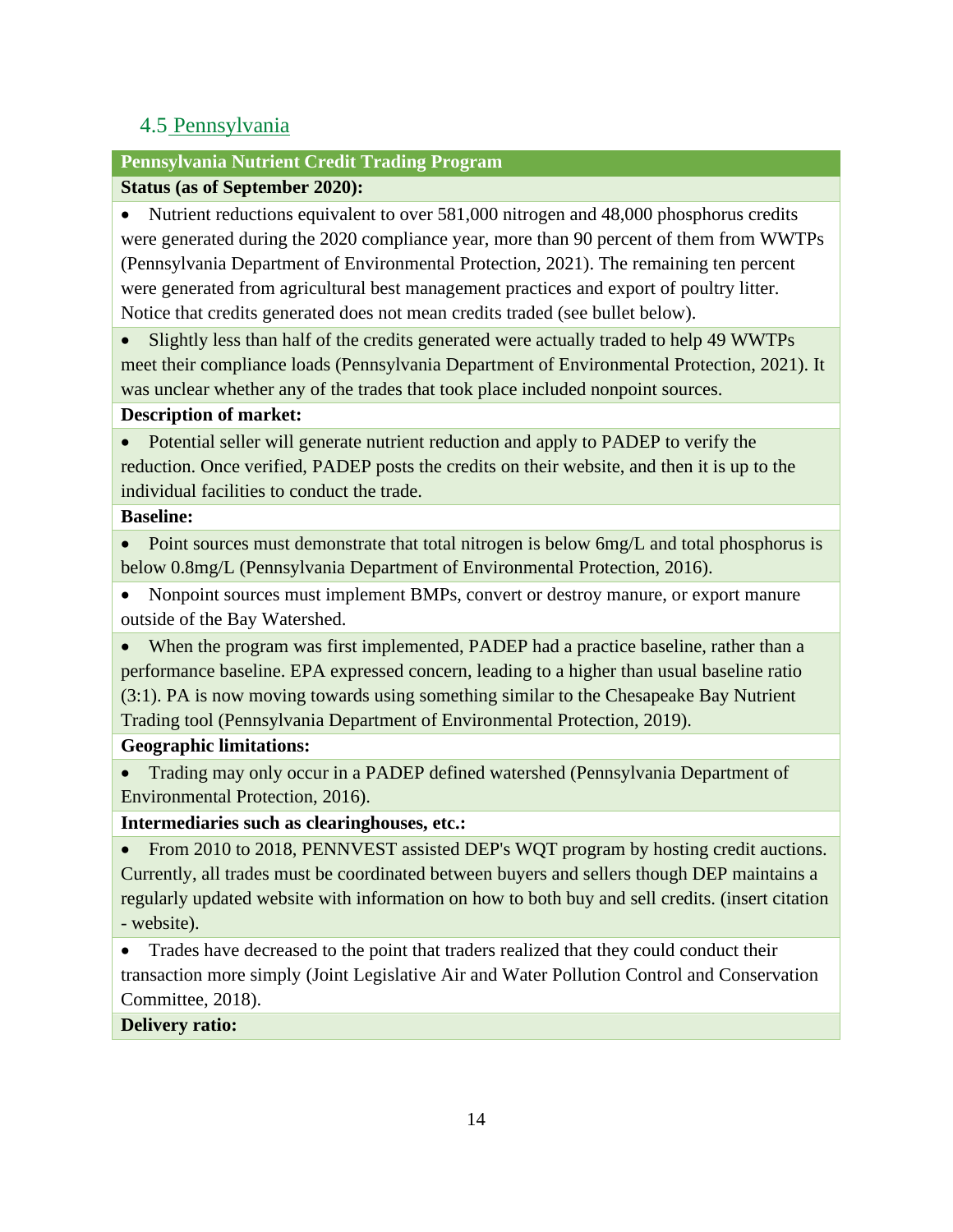• Segments close to the Bay have delivery ratios close to 1, while those further from the Bay have lower values (Pennsylvania Department of Environmental Protection, n.d.). Delivery ratios can be found on their website.

#### **Trading ratio:**

• 3:1 for now, until they can use the Nutrient Trading Tool (T. Hofstetter, personal communication, January 13, 2021)

#### **Other characteristics:**

• No credit stacking or banking allowed.

• A 10 percent retirement ratio is required (Joint Legislative Air and Water Pollution Control and Conservation Committee, 2018).

#### **Overall impression of program and additional notes:**

• Historically, trading was limited. When the trading program was rolled out, it was almost concurrent with a number of treatment facilities being required for the first time to reduce nitrogen, phosphorus and sediment in their permits. A lot of POTWs were very hesitant to trade at the time. Most of the demand went into purchasing and building additional treatment.

• Officials addressed a "cultural disconnect" – that many POTWs don't feel that they should have to pay for agricultural improvements (Joint Legislative Air and Water Pollution Control and Conservation Committee, 2018).

• Despite limited success, there is a feeling that the program is needed to provide a "relief" valve" for future growth, and an optimism that there will be further trades down the road (Joint Legislative Air and Water Pollution Control and Conservation Committee, 2018).

• Some of the PA state legislators reflected skepticism about the "science" behind the Nutrient Trading Tool (Joint Legislative Air and Water Pollution Control and Conservation Committee, 2018).

• There has been some disappointment among poultry farmers specifically who were hoping that they could make money off of selling credits, but that generally has not been the case (T. Hofstetter, personal communication, January 13, 2021).

• They would like to get the MS4s involved, but MS4s don't have a capload. They are mostly focused on reducing sediment, and there's an assumption that addressing sediment issues will also reduce nitrogen and phosphorus (T. Hofstetter, personal communication, January 13, 2021).

For further information:

- Theia Hofstetter, Bureau of Clean Water, Department of Environmental Protection
- https://www.dep.pa.gov/Business/Water/CleanWater/NutrientTrading/Pages/default.aspx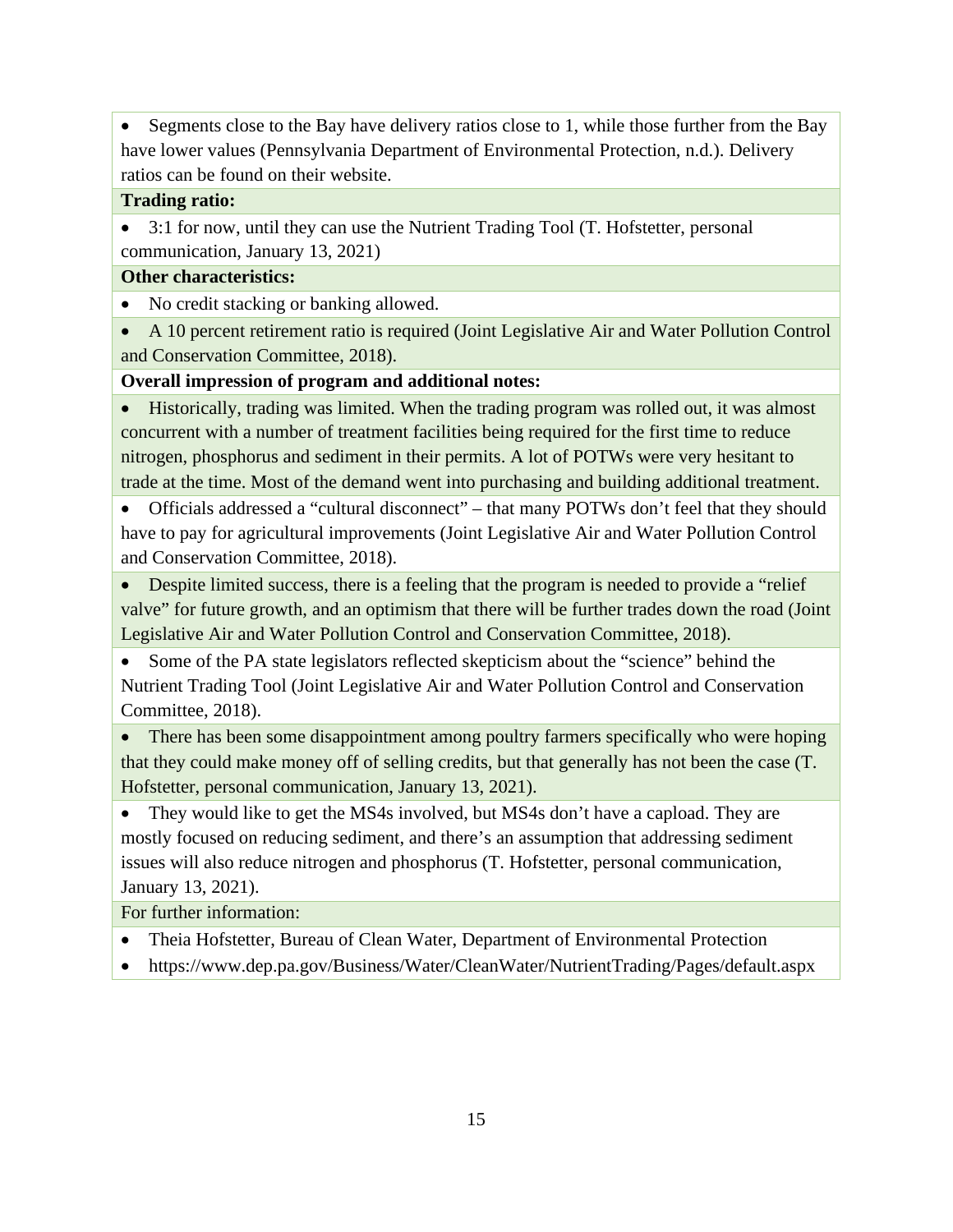## 5. References

- 1. Christ, N., & Sandi, G. (2020, December 9). *Interview* [Personal communication].
- 2. Coyne, K. (2021, January 12). *Florida's Water Quality Trading Program* [Personal communication].
- 3. Davenport, M. (2021, January 21). *Interview* [Personal communication].
- 4. Duke, J. M. (2020, December 4). *Interview* [Personal communication].
- 5. Water Quality Credit Trade Tracking, 62-306.700. Retrieved February 19, 2021, from https://www.flrules.org/gateway/ruleno.asp?id=62-306.700
- 6. Hofstetter, T. (2021, January 13). *Interview* [Personal communication].
- 7. Jim Hawhee. (2020, December 11). *Personal Communication* [Personal communication].
- 8. Joint Legislative Air and Water Pollution Control and Conservation Committee. (2018, February 5). *Hearing on DEP Nutrient Credit Trading Program*. https://www.senatorscotthutchinson.com/2018/02/02/020518/
- 9. Mindy Selman. (2020, December 12). *Interview* [Personal communication].
- 10. Neuse Basin Oversight Committee. (2018). *2019 Annual Progress Report (Crop Year 2018) on the Neuse Agricultural Rule (15 A NCAC 2B.0238)*.
- 11. North Carolina Department of Environmental Quality. (n.d.). *NC DEQ: Nutrient Practices and Crediting*. North Carolina Department of Environmental Quality. Retrieved February 15, 2021, from https://deq.nc.gov/about/divisions/waterresources/planning/nonpoint-source-management/nutrient-offset-information#aboutnutrient-offsets-and-trading
- 12. Nutrient Offset Credit Trading, no. 15A NCAC 02B .0703 (2020). http://reports.oah.state.nc.us/ncac/title%2015a%20- %20environmental%20quality/chapter%2002%20- %20environmental%20management/subchapter%20b/15a%20ncac%2002b%20.0703.pdf
- 13. North Carolina Division of Water Resources, Nonpoint Source Planning Branch. (2017). *Nutrient Trading Framework discussion draft*. https://files.nc.gov/ncdeq/Water%20Quality/Planning/NPU/Nutrient%20Scientific%20A dvisory%20Board/Nutrient%20Trading%20Framework%20discussion%20draft%20Sept %201%202017.pdf
- 14. Mitigation Program Requirements for Protection and Maintenance of Riparian Buffers, Pub. L. No. 15A NCAC 02B .0295. Retrieved February 15, 2021, from http://reports.oah.state.nc.us/ncac/title%2015a%20- %20environmental%20quality/chapter%2002%20- %20environmental%20management/subchapter%20b/15a%20ncac%2002b%20.0295.pdf
- 15. Pennsylvania Department of Environmental Protection. (n.d.). *Nutrient Trading*. Department of Environmental Protection. Retrieved February 13, 2021, from